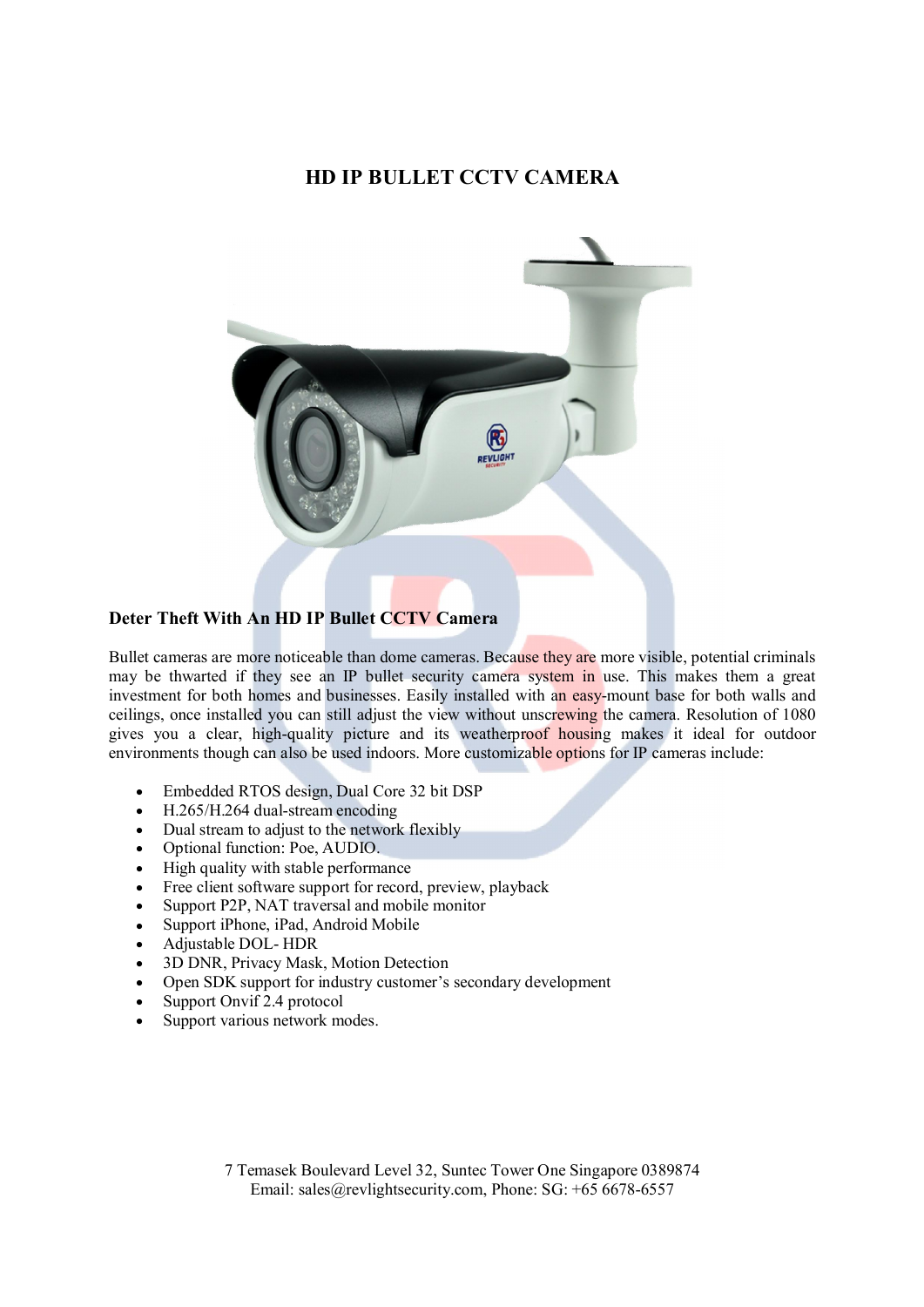#### **Description**

### **Get Clear Video Right to Your Phone With Revlight Security's HD IP Bullet CCTV Camera.**

We offer the best HD IP Bullet CCTV Camera system available. Professional quality cameras at an affordable price helping both homeowners and business owners protect what is theirs. When our bullet cameras are paired with a Network Video Recorder (NVR), you get even greater functionality. Install the app onto your iPhone, Android or PC and get access to your video from anywhere at any time.

#### **Camera Specification:**

| <b>Model</b>                | WIPS20MD302                                                                   |
|-----------------------------|-------------------------------------------------------------------------------|
| <b>Sensor/DSP</b>           | 1/2.8", 2.0 Mega-Pixel CMOS IMX307/HISILICON Hi3516E                          |
| Day/Night                   | <b>ICR</b>                                                                    |
| <b>Min.Illumination</b>     | Low LUX: 0.1LUX (Color) /0.01LUX (B&W)                                        |
| Lens                        | 2.8mm Fixed Lens                                                              |
| <b>IRLED</b>                | $&$ 8X6pcs                                                                    |
| <b>IR Distance</b>          | 30 <sub>m</sub>                                                               |
| <b>White Balance</b>        | Manual/Automatic                                                              |
| <b>OSD</b>                  | <b>YES</b>                                                                    |
| <b>Electronic Shutter</b>   | $1/2000 \sim 1/1000$                                                          |
| <b>VIDEO</b>                |                                                                               |
| Compression                 | H.265/H.264                                                                   |
| <b>Max Image Resolution</b> | 1920*1080                                                                     |
| <b>Frame Rate</b>           | 7-30FPS (Adjustable)                                                          |
| <b>Bit Rate</b>             | 200Kpbs~8000kpbs(Adjustable)                                                  |
| AUDIO(Optional)             |                                                                               |
| <b>NETWORK</b>              |                                                                               |
| Protocol                    | TCP/IP, HTTP, DHCP, DNS, DDNS, UDP, RTSP, PPPoE, SMTP,<br>NTP, UPnP, FTP, etc |

7 Temasek Boulevard Level 32, Suntec Tower One Singapore 0389874 Email: sales@revlightsecurity.com, Phone: SG: +65 6678-6557